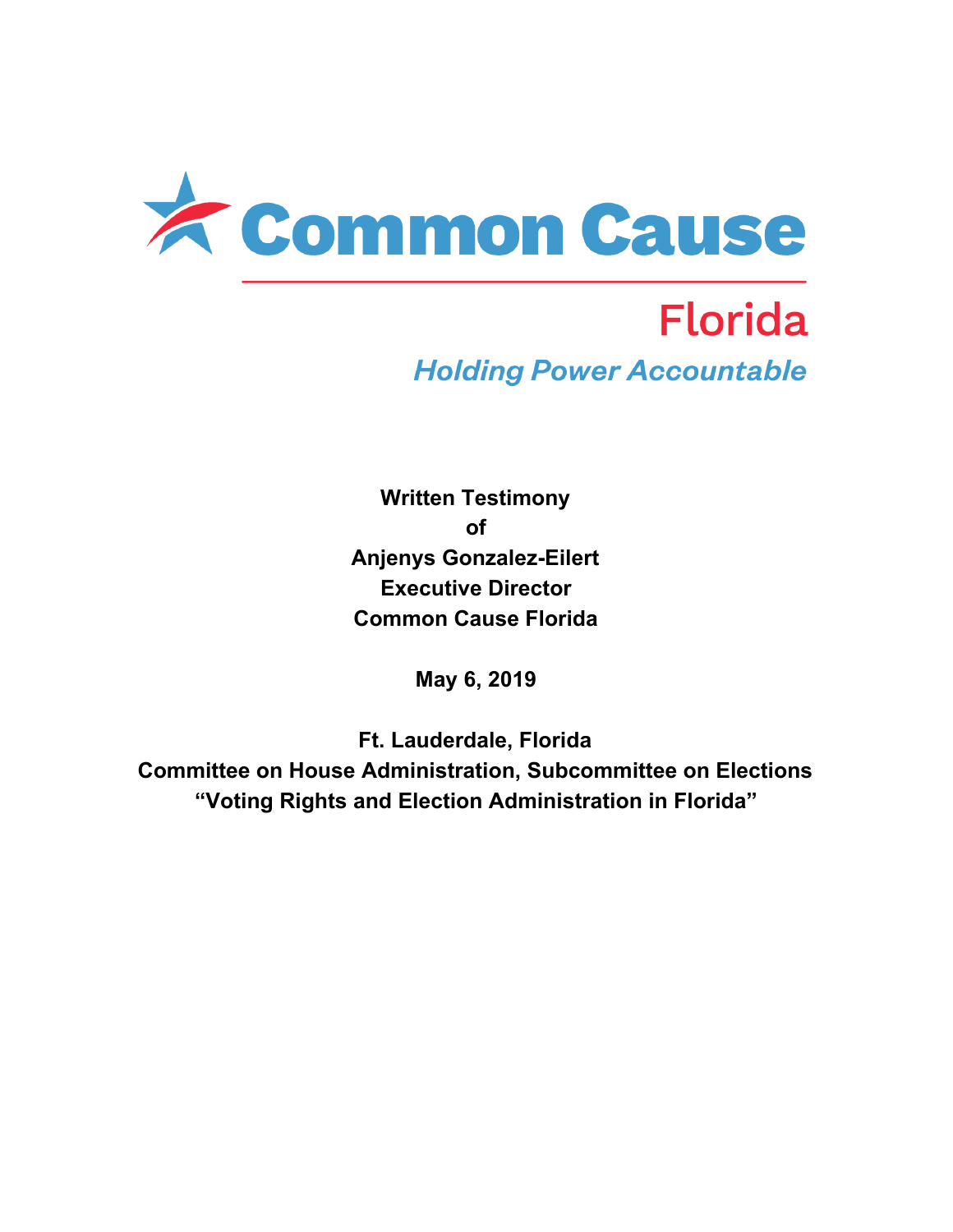Thank you Chairwoman Fudge and members of the Subcommittee on Elections for inviting Common Cause Florida to participate in this hearing today. My name is Anjenys Gonzalez-Eilert, and I am the Executive Director of Common Cause Florida. We are a national, nonpartisan watchdog organization with 1.2 million supporters and 30 state chapters, including here in Florida where we have more than 76,000 members statewide. For nearly 50 years, Common Cause has been holding power accountable and amplifying the voices of everyday Americans through lobbying, litigation, and grassroots organizing. Common Cause fights to reduce the role of big money in politics, enhance voting rights for all Americans, foster an open, free, and accountable media, strengthen ethics laws to make government more responsive to the people, and stop gerrymandering.

Although there are many voting-related topics to cover in Florida, I will focus my observations on several key areas: our election protection program and election administration matters, election innovation & modernization, the impact on natural disasters on elections and election security in the state of Florida. We work with partner organizations both national and statewide in collaboration and coordination to ensure access to the ballot box for eligible voters.

Before continuing, I would like to state that, we have a strong appreciation for the hard work that our county Supervisors of Elections (SOEs) and staff put in everyday along with the poll workers who contribute to the election process in Florida. The three statewide recounts put everyone to the test with short deadlines during the 2018 General Election.

## **Election Protection Program and Election Administration**

Common Cause has been a part of the Election Protection Coalition since 2002, led by the Lawyers' Committee for Civil Rights Under Law. It's the nation's largest non-partisan voter protection coalition. The Lawyers' Committee runs the [866-OUR-VOTE](https://866ourvote.org/) hotline and partner organizations cover over 10 languages. Common Cause coordinates the voter assistance field program. Election Protection helps ensure eligible voters are able to participate in our democracy. Along with our partners, we have collected data that can be used to create meaningful reform ensuring that our elections are free, fair, and accessible. Common Cause Florida has engaged in Election Protection since 2010 and since 2002 nationwide.

## Lack of Standardized Training:

As outlined in the Conduct of Elections Report submitted by SOEs to the Division of Elections, 70% of the issues [reported](https://www.myfloridaelections.com/portals/fsase/Documents/Conference%20Info/2018%20Mid-Winter%20Conference/Conduct%20of%20Elections%20Analysis.pdf) were due to human error. This is borne out in our on-theground [observations](https://866ourvote.org/wp-content/uploads/2019/01/Election-Protection-Preliminary-Report-on-the-2018-Midterm-Elections.pdf) performing election protection and the calls received by the Election Protection Hotline 866-OUR-VOTE. The majority of the calls the program received were questions, such as "Where is my polling place?" or "Am I registered to vote?", that could have been answered by Supervisor of Election offices. Florida Statutes include a requirement for a uniform training curriculum from the Division of Elections. However, the only state-provided training is "Serving Voters with Disabilities" on [YouTube.](https://www.youtube.com/watch?v=adgg5tR9aW0&t=4s) Also, the Department of State is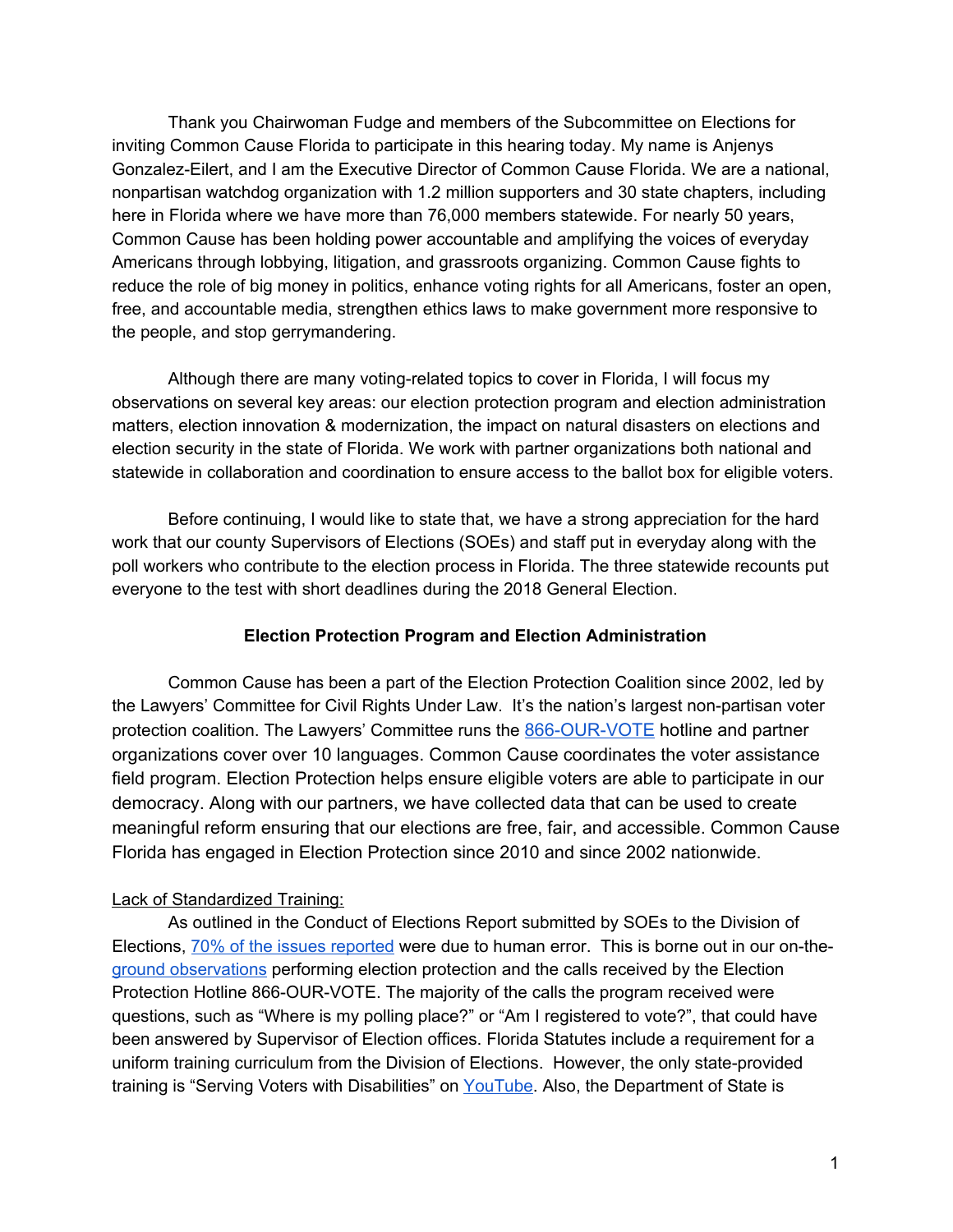required to create a uniform polling place procedures manual through the rulemaking process and to ensure that the manual is available in hard copy or electronic form in every polling place. However, the Polling Place [Procedures](https://www.flrules.org/gateway/ruleNo.asp?id=1S-2.034) Manual has not been revised since 2014. Rulemaking workshops were held in 2016 and 2018, but revisions were never completed. Earlier this year, the governor, in response to a court case, has indicated that the manual will be updated and a [workshop](https://www.flrules.org/Gateway/View_notice.asp?id=20964239) will be held on May 21, 2019, during Florida State Association of Supervisors of Election conference towards this end. Some examples of updates we would like to see included in this revision are: Language Access training and protocols that clearly outline how to provide assistance to Limited English Proficiency voters and an emphasis on how to update a voter's information if they have moved using the electronic poll books so that voters are not given an unnecessary provisional ballot to cast when they are entitled to a regular ballot.

Knowledge from our election protection work on the ground and the Hotline informed us that some of the issues confronted by voters during the 2018 election were: malfunctioning equipment, ballots running out, voters sent to the wrong polling place, polling locations were relocated, issues checking status of VBM ballots, polling places in gated neighborhoods making for difficult access, and failure to provide language assistance, to name a few.

There are three key players in election administration in Florida: Secretary of State (SOS), Division of Elections, and Supervisors of Elections (SOEs). In Florida, the SOS is also the Chief Election officer. The Division of Elections is responsible for poll worker [training](https://www.flsenate.gov/Laws/Statutes/2018/102.014) [protocols](https://www.flsenate.gov/Laws/Statutes/2018/102.014) and the SOEs oversee the matching of signatures process in their county Canvassing Boards. There is a need for standardized training by the Secretary of State to Supervisors and Canvassing Board members. This need is addressed in the new election bill ([SB7066\)](https://www.flsenate.gov/Session/Bill/2019/07066), which speaks to the responsibility of the SOS as it refers to signature matching as follows: "Provide formal signature matching training to supervisors of elections and county canvassing board members." Currently, the SOE organization FSASE has been providing training to [canvassing](https://www.myfloridaelections.com/FSASE-Member-Resources/Conference-and-Workshops-Presentations/FSASE-Conference-Presentations) board [members](https://www.myfloridaelections.com/FSASE-Member-Resources/Conference-and-Workshops-Presentations/FSASE-Conference-Presentations) on signature verification. In addition to this training however, a handbook needs to be developed by the SOS office for signature verification. This development should include expanded staff training. The State of Colorado has a good [manual](https://www.sos.state.co.us/pubs/elections/docs/SignatureVerificationGuide.pdf) and practices.

Canvassing Boards are composed of three members: a SOE, a county judge and a member of board of county commission. Canvassing Boards have final decision making power for accepting signatures regardless of issue. Canvassing boards are on duty from the commencement of the logic and accuracy test through a manual audit, if necessary.

#### Cure Process for Vote-By-Mail and Provisional ballots:

In 2014, a signature cure process was created for those voters casting a vote-by-mail ballot with a missing signature that allowed the voter to complete an *[affidavit](https://dos.myflorida.com/media/700479/dsde139.pdf)* in an effort to provide a signature for comparison to that on file. In 2016, the cure process was extended to include mismatched signatures. As vote by mail ballots arrive, they are reviewed by SOE staff for basics such as correct election, that the ballot was issued to the person returning it, and that it includes a signature on the envelope. If there is no signature on the envelope or the signature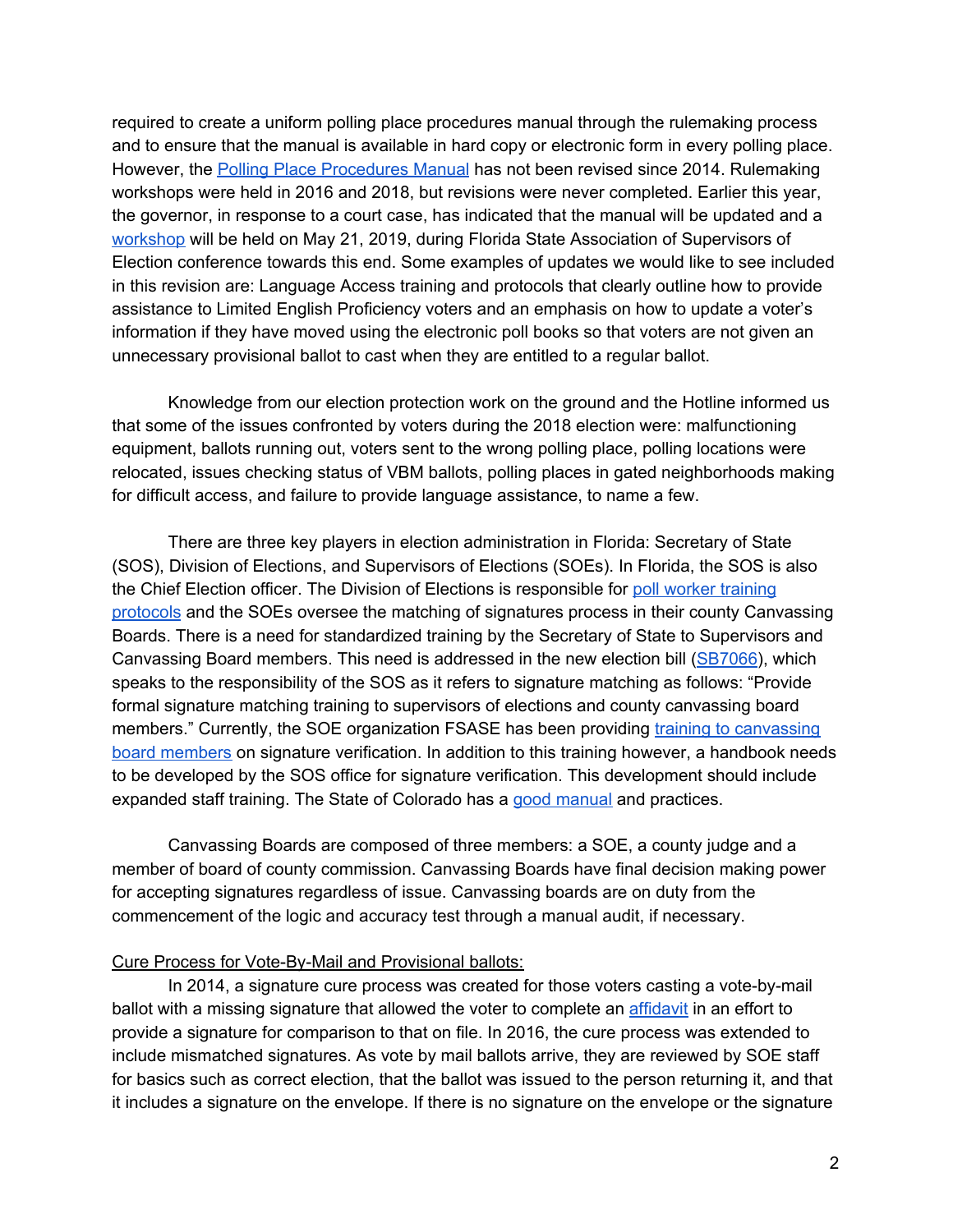does not match the one on file, the voter is sent a cure affidavit and instructions. In both instances, the cure affidavit is due by 5pm the day before the election. Due to court cases in 2018, the court extended the deadline for submitting signature cures including [provisional](https://dos.myflorida.com/media/700310/sos_directive_2018-05.pdf) ballots that had [mismatched](https://dos.myflorida.com/media/700310/sos_directive_2018-05.pdf) signatures.

The cure process requires that a voter submit the completed affidavit and a copy of an identification. In the election bill being considered, the new deadline would be the 2nd day after the election at 5pm, and the same provisional ballot documentation would be needed. Currently, there is no standardized process by which the SOEs contact voters to inform them of a problem with their ballot. In the election bill SB 7066 being considered, they are proposing that voters can be reached via text, phone call, and email as well as by receipt of a first-class letter up until the day before the election. The election bill recognizes that delivery and return of ballot is subject to timing of USPS and cannot be guaranteed by a set date.

#### Issuance of Provisional Ballots

Currently, provisional ballots are issued when the voters' eligibility cannot be verified. We have seen the following issues with provisional ballots -- poll workers don't check that a vote-by-mail ballot has not been received by the SOE office and therefore issue a provisional ballot when voter should have been given a regular ballot. Additionally, when a voter moves within or from one county to another and the receiving county uses electronic poll books, the voter should be able to update their polling location at their new site and vote a regular ballot. Sometimes voters aren't even offered a provisional ballot but instead are erroneously directed to their old pricients. We believe these issues can be resolved and improved with more stringent training for poll workers. Provisional ballots with mismatched signatures will be subject to the same cure process in the election bill being sent to the governor.

Language access has long been a problem in the state of Florida. The first time that the whole state of Florida was covered under Section 203 of Voting Rights Act for Spanish language was in [2011.](https://www.census.gov/programs-surveys/decennial-census/about/voting-rights/voting-rights-determination-file.2011.html) Despite this determination from the director of the US Census, no significant changes were made in materials produced by the Division of Elections in Florida for Spanish speakers. The first time the Division of Elections made available a statewide Voter Registration and Voting Guide in Spanish was not until three weeks before the August 2014 primary. Since 2016, the Voter [Registration](https://dos.myflorida.com/media/699225/voter-registration-guide-2016_spa.pdf) and Voting Guide has been published concurrently in English and Spanish. The only option currently is to use Google Translate when visiting the Division of Elections website. A single Spanish webpage for voters is available only in the weeks before election day, but each topic links to an English page where again the only option available to a Spanish speaker is to use the Google Translate function. All [forms](https://dos.myflorida.com/elections/forms-publications/forms/) that the public uses have been translated to Spanish and available to the public on the Division of Elections website since 2015.

There is currently no set of standardized instructions for poll workers to refer to in the Polling Procedures Manual for Language Assistance. Revisions must follow the rulemaking process, which can take an extended amount of time. It is currently being considered for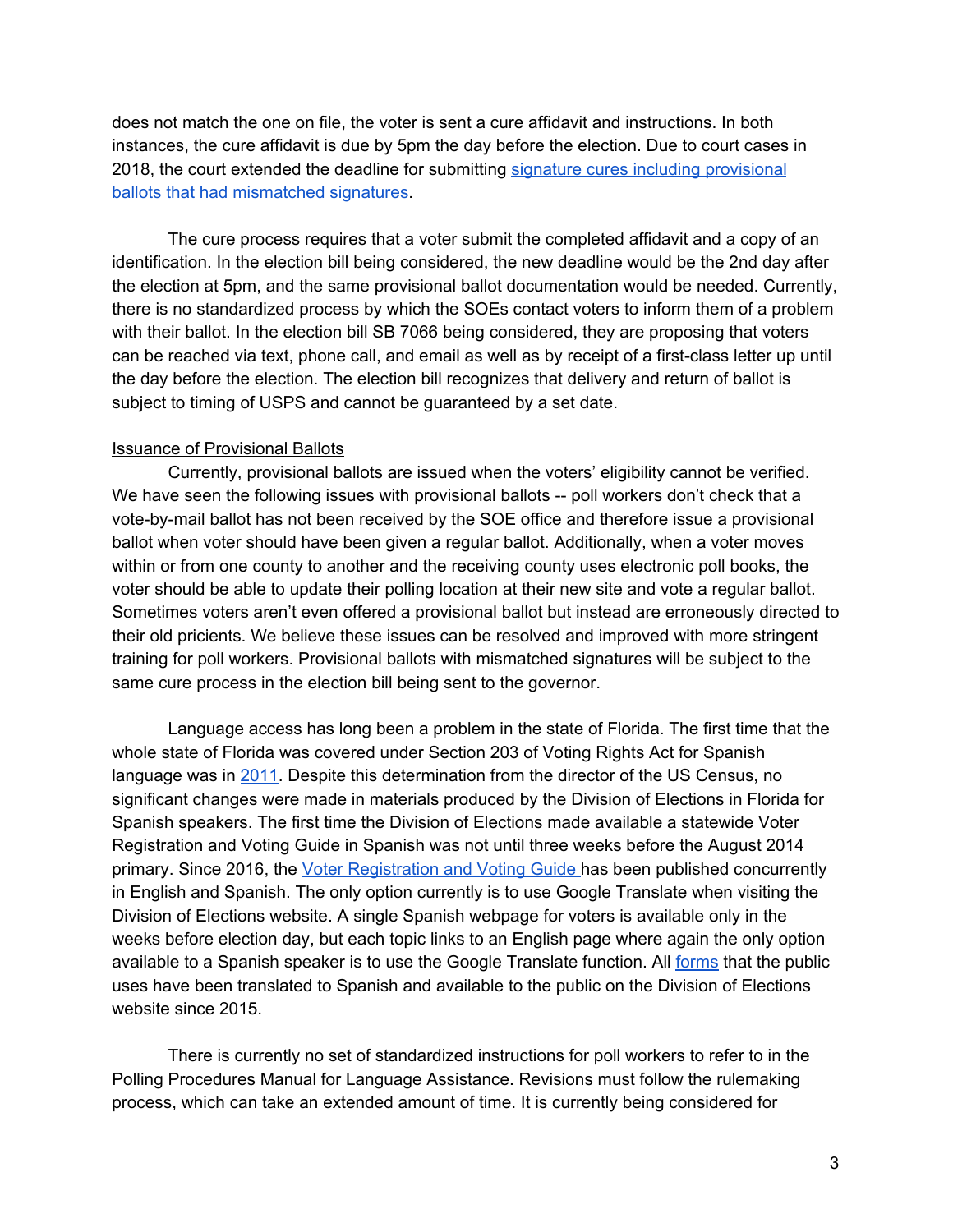revision. For example, see page 17 of the 2014 edition of the Polling Place Procedures Manual, which says: "For guidance on how to assist voters in your county who speak a language other than English, please refer to instructions provided by the Supervisor of Elections. For guidance on how to assist voters with special needs due to a disability, see Voters with Special Needs on page 23." Many of the SOEs local training manuals do not contain this information either.

## Funding

County election offices are funded by the Board of County Commissioners and augmented by federal Help [America](https://dos.myflorida.com/elections/laws-rules/help-america-vote-act/) Vote Act (HAVA) funds from the state in the form of grants. Thirty of the 67 counties in Florida are fiscally constrained counties with under \$5 million in revenue. When asked to do more, they need financial assistance to follow through with action.

Supervisors of Elections use the HAVA funds for one or more of these areas: voter education; poll worker training; standardizing election results reporting; and other federal election administration activities as approved by the Department of State. Florida's original HAVA funds are projected to be fully expended at the end of FY 2020.

## ERIC

In 2018, the Florida legislature approved legislation that would allow the Secretary of State, as of January 1, 2019, to join an organization such as Electronic Registration Information Center (ERIC) to improve the accuracy of voter rolls and access to registration. We have not yet learned of the new Secretary of State's decision, and, at this time, there is no specific line item in the proposed FY 2020 budget for the initiation and membership fees. We know that the 26 other states involved in ERIC are waiting for the third largest state to join them.

# **Hurricane - Natural Disaster Prep/Aftermath**

In recent years, Florida has been struck by several natural disasters during election season. Hurricane Matthew (2016) and Hurricane Michael (2018) both arrived around book closing (29 days before election day). Hurricane Irma (2017) arrived around special elections and municipal elections in several counties. Given that election season falls in the middle of hurricane season, this is unfortunately very likely to happen again. Just as we prepare our homes and communities for these events, we need preparation for continuing an election and ensuring we do everything in our power to have standardized procedures in place that will ensure that no eligible voter is left without the ability to cast their vote and have their voices heard in our democracy. In early 2018, the state updated its rule: [Comprehensive](https://www.flrules.org/gateway/ruleNo.asp?id=1S-9.005) Emergency [Suspension](https://www.flrules.org/gateway/ruleNo.asp?id=1S-9.005) of Election Plan following Hurricanes Matthew and Irma. Each county drafts its own security and continuity of operations plan as it relates to natural disaster preparedness, and the plans can vary widely in their approach. It would be helpful to have guidelines for review of these plans with feedback from the SOS office.

The Department of State has been reluctant to extend [registration](https://dos.myflorida.com/media/700131/sos_directive_2018-03.pdf) around these recent hurricanes. They have been taken to court in order to do so. For Hurricane Michael, with nine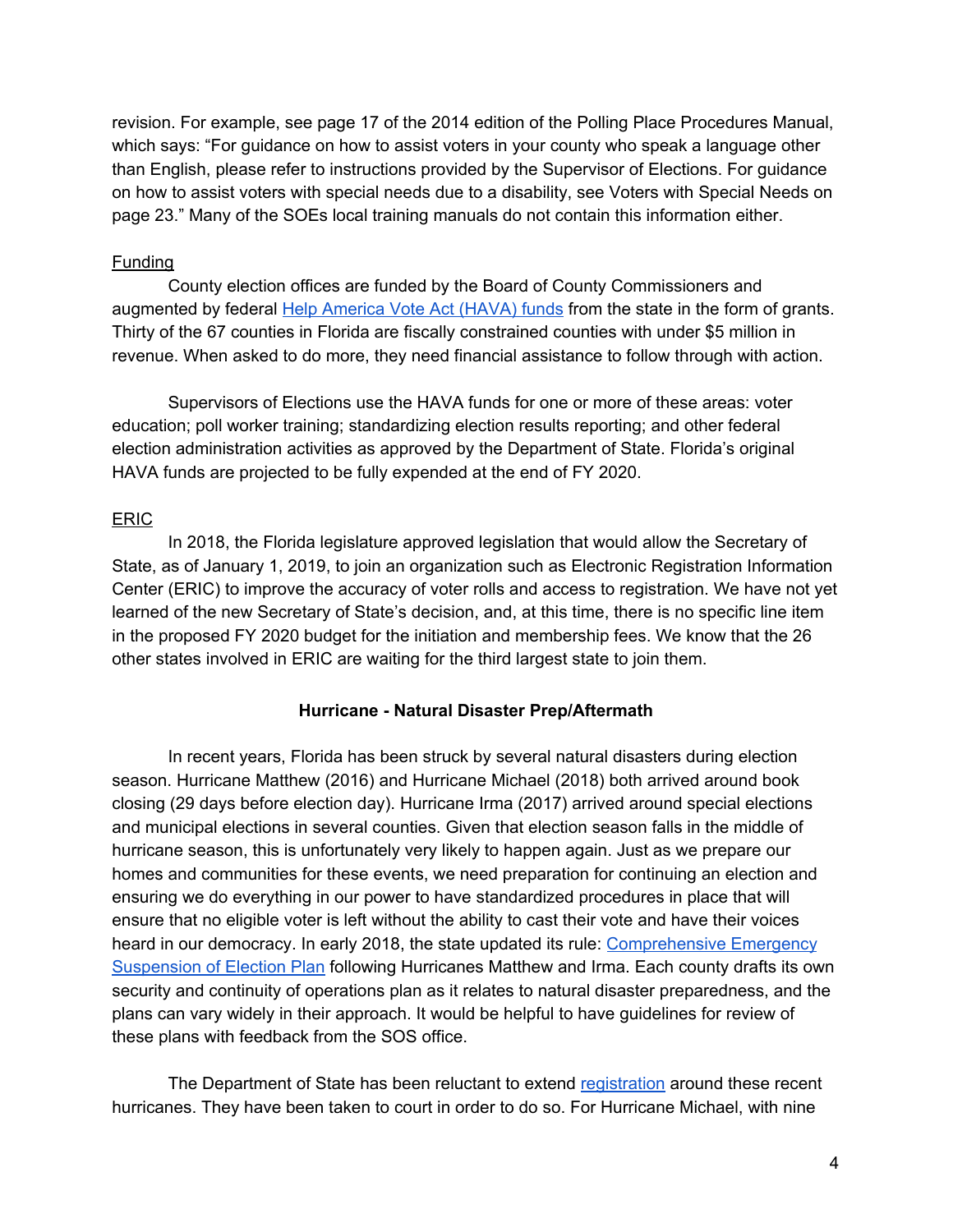counties significantly impacted, the governor did prepare an [Executive](https://dos.myflorida.com/media/700131/sos_directive_2018-03.pdf) Order to assist in preparation after the hurricane for the election. With our partner organizations, we still need to ask for more information to aid the impacted voters. A special webpage was set up with quick links to information in each county, especially for voters who had evacuated. In addition, sometimes the response of the local county to a natural disaster can have a negative impact on the community. For example, 90% of the African American community in Panama City were not close to the six voting centers set up to replace precinct voting. After the SOE was contacted by the NAACP and partner organizations, a vote center was provided for only one day, the day before the election, leaving many voters disenfranchised and unable to cast their votes.

## **Election Security**

There has been increased scrutiny over the security and integrity of elections following Russia's efforts to interfere in the 2016 election. The Department of State spent \$14.5 [million](https://www.eac.gov/havaffr/Florida2018ES_FFR.pdf) of \$19 million 2018 HAVA [election](https://www.eac.gov/havaffr/Florida2018ES_FFR.pdf) security grant money by the November election. Most of these funds were used by counties where the Supervisor of Elections were able to implement physical improvements -- badges, locks, cameras, chain of custody -- as well as cyber security in the form of network monitoring in their counties. Additionally, the Department of State was able to hire 5 network contactors since the legislature refused to fund these positions in the FY 2019 budget request. However, it's critical that more federal money go to the states and counties so that counties may develop procedures to ensure that all voting systems have the resilience to recover from an attack perpetrated by an advanced persistent threat.

## **Voting Rights Act impact after 2013 Shelby decision**

Prior to 2013, five counties in Florida (Collier, Hillsborough, Hendry, Hardee, and Monroe) were covered jurisdictions under Section 5 of the Voting Rights Act. When the formula under Section 4 ended along with the preclearance process under Section 5 following the *Shelby v. Holder* decision, there were changes observed in two counties. In Collier County, the first time there precinct boundary changes were made, there was no collaboration with community organizations before the changes were sent to the Board of County Commissioners. After asking for this impactful review in 2018, the community was asked again to participate. Prior to the *Shelby* decision, the practice was to engage the community so it was part of the record submitted for preclearance. On another positive note, Collier County continued to provide bilingual ballots in English and Spanish. However, in Monroe County, the first ballots produced immediately following the *Shelby* decision in October 2013 were in English only. Spanish sample ballots were provided in the 2018 general election under the direction of a federal court.

## **Election Innovation and Modernization**

To enhance participation in the election process, and to ensure that every eligible voter can and does cast a ballot that counts, Florida must adopt additional reforms that protect the right to vote. In recent years, Florida has adopted online voter registration and has the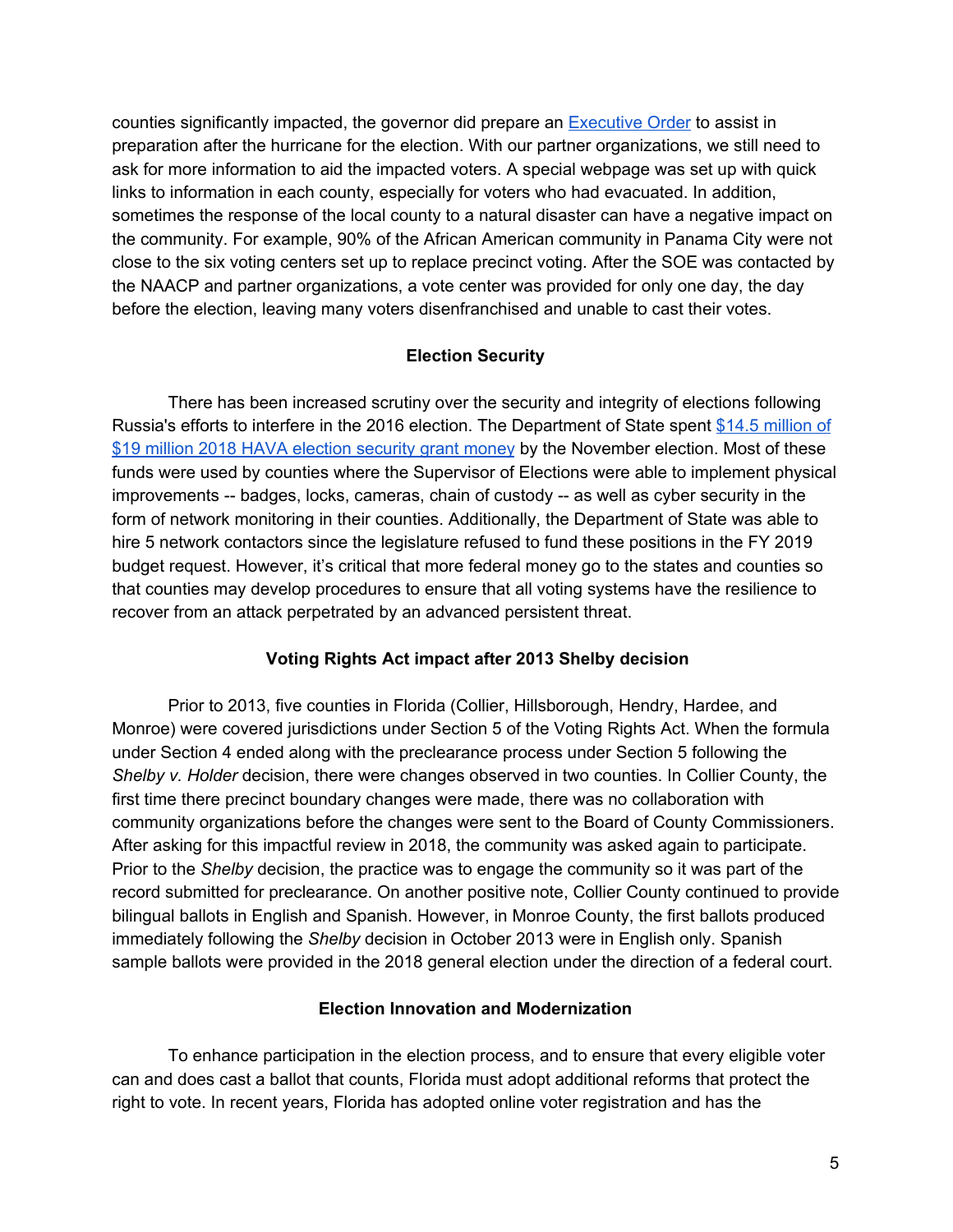opportunity to join the Electronic [Registration](https://ericstates.org/) Information Center (ERIC), two measures that make registration more accessible and assist election administration. Those reforms are important ones, and I'm proud that Common Cause Florida educated legislators on their effectiveness, but there's more that Florida can and should do.

Floridians should move toward a system that makes registration more, not less, accessible. In the 2018 midterms Floridians voted overwhelmingly – with 64% of the vote – to re-enfranchise citizens upon their release from incarceration (Amendment 4). I'm proud of the work we did to mobilize Floridians to have their voices heard on that ballot initiative, and those numbers indicate to me that the state as a whole favors election reforms that afford all eligible persons greater access so that we can truly achieve a representative democracy accountable to us all.

#### Same Day Registration

Several states have already taken on strong registration reforms that we know have the effect of both registering eligible individuals not yet been a part of the system and then, importantly, prompting them to vote. Same Day Registration (SDR) – also called Election Day Registration – permits an eligible voter to register and vote on the same day, either just on Election Day or during an early voting period as well. It raises participation rates by upwards of 10 percentage points; it has proved [particularly](http://www.demos.org/publication/what-same-day-registration-where-it-available) effective in increasing turnout among young voters, people of color, and other groups traditionally [underrepresented](http://www.demos.org/publication/what-same-day-registration-where-it-available) in our democracy.

Most states close voter registration about a month before Election Day, cutting off participation just as many voters and young voters in particular are tuning into the campaign. A recent study indicated that "**keeping [registration](https://www.washingtonpost.com/blogs/monkey-cage/wp/2015/03/26/google-searches-show-that-millions-of-people-wanted-to-vote-but-couldnt/) open through Election Day in 2012 would have** allowed an additional 3 million to 4 million [Americans](https://www.washingtonpost.com/blogs/monkey-cage/wp/2015/03/26/google-searches-show-that-millions-of-people-wanted-to-vote-but-couldnt/) to register and vote." For the 2018 election, less than 55% of eligible [Floridians](http://www.electproject.org/2018g) cast a ballot in the midterms. Although we did bette[r](http://www.electproject.org/2016g) in 2016 – roughly 65% of eligible [Floridians](http://www.electproject.org/2016g) voted – we still lag behind many states in overall turnout. In fact, as noted in a recent report [–](https://www.liebertpub.com/doi/10.1089/elj.2017.0478) *Cost of Voting in the [American](https://www.liebertpub.com/doi/10.1089/elj.2017.0478) States* – Florida may not have been the hardest state to vote in (that prize went to Mississippi), but it was the 19<sup>th</sup> hardest, placing it in the bottom half. As the report's authors found, states with strict registration deadlines and other restrictions notably made voting harder and, thus, hurt turnout and participation. Those with the "lowest cost" of voting – Oregon and Colorado – had, among other things in place, strong registration reforms.

Florida can take a cue from both studies and the practices of other states. After Colorado enacted a wide-ranging election reform bill in 2013, including vote-by-mail and same-day registration during an early voting period, turnout jumped by 319,225 voters from 2011, the [last](http://blogs.denverpost.com/thespot/2013/11/08/colorado-turnout-numbers-way-up-under-new-mail-ballot-election-law-and-passion-driving-local-issues/102468/) [non-presidential](http://blogs.denverpost.com/thespot/2013/11/08/colorado-turnout-numbers-way-up-under-new-mail-ballot-election-law-and-passion-driving-local-issues/102468/) election before the reforms were implemented. That's roughly equal to the population of Aurora, the state's third largest city. Colorado now boasts the most [comprehensive](https://www.sos.state.co.us/pubs/elections/LawsRules/files/Title1.pdf) [elections](https://www.sos.state.co.us/pubs/elections/LawsRules/files/Title1.pdf) system in the country and consistently some of the highest turnout.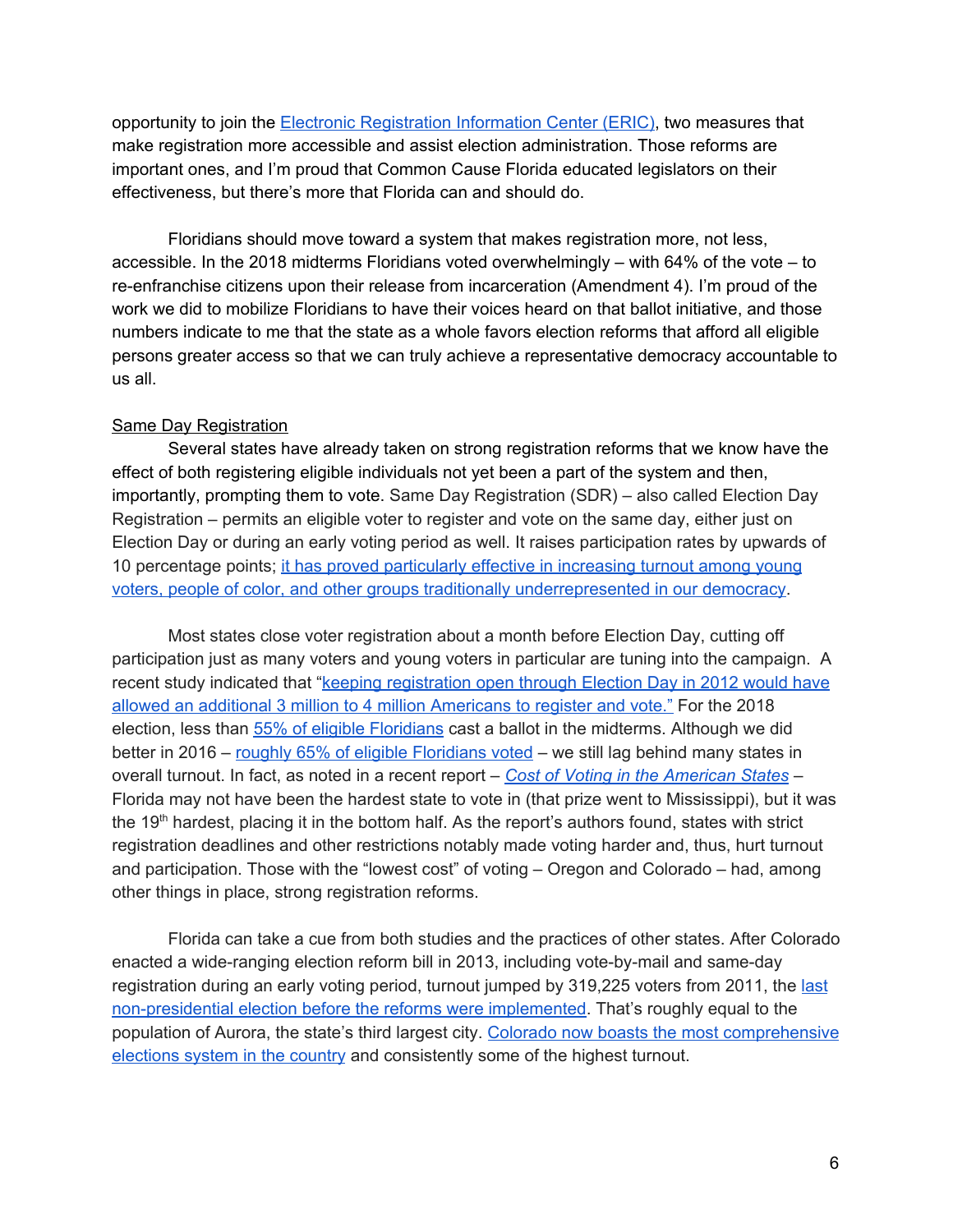[Seventeen](http://www.ncsl.org/research/elections-and-campaigns/same-day-registration.aspx) states, plus the District of Columbia, now offer same-day registration; [the](http://www.ncsl.org/research/elections-and-campaigns/same-day-registration.aspx) majority [adopted](http://www.ncsl.org/research/elections-and-campaigns/same-day-registration.aspx) it in the past five years. While SDR can increase overall turnout, it is most effective among communities of color and [young](http://civicyouth.org/PopUps/State_law_and_youth_turnout_USE_THIS_ONE-2.pdf) people. Indeed, in the 2008 election, young people whose home states [offered](http://civicyouth.org/PopUps/State_law_and_youth_turnout_USE_THIS_ONE-2.pdf) SDR were 41% more likely to vote than those whose states did [not](http://civicyouth.org/PopUps/State_law_and_youth_turnout_USE_THIS_ONE-2.pdf). Same day registration could increase turnout by young Americans in [presidential](http://www.civicyouth.org/PopUps/WorkingPapers/WP01Fitzgerald.pdf) elections by as much as 14 [percentage](http://www.civicyouth.org/PopUps/WorkingPapers/WP01Fitzgerald.pdf) points. What's more, young voters are "more likely to be contacted by a political party in states with Election Day registration by an estimated 11 percentage points in presidential elections, and by an estimated 18 percentage points in midterm elections." SDR not only encourages young people to vote, it positions them for future elections, pushing candidates to reach out and consider their concerns.

## Automatic Voter Registration (AVR)

Running for President in 1976, Jimmy Carter proposed that [government](https://www.thenation.com/article/how-automatic-voter-registration-can-transform-american-politics/) take the initiative in registering eligible [Americans](https://www.thenation.com/article/how-automatic-voter-registration-can-transform-american-politics/) to vote</u>. France, Sweden, Argentina, Peru, Indonesia, and several other countries register individuals [automatically;](http://democracyjournal.org/%20magazine/28/make-it-easy-the-case-for-automatic-registration/) their [turnout](https://thinkprogress.org/seven-voting-reforms-other-countries-have-used-to-boost-their-turnout-rate-87926709a576#.nzrcw91on) rates trump those of the [U.S.](https://thinkprogress.org/seven-voting-reforms-other-countries-have-used-to-boost-their-turnout-rate-87926709a576#.nzrcw91on)

Since 2015, when Oregon passed the first AVR law in the nation, 16 other states and the District of Columbia have followed suit. The Oregon law – and many other states' laws – effectively turns the federal requirement that states provide opportunities to register to vote at DMVs from an opt-in to an opt-out policy. Given the success of this reform, Florida should adopt it, but so should the rest of the country if we are to reduce  $-$  if not eliminate  $-$  the gap between registered and unregistered voters.

Common Cause state organizations, along with our coalition partners and other national organizations, have advanced these reforms in Oregon, California, and across the country. The two trend-setting states offer the service at Division of Motor Vehicle (DMV) offices, but others have extended the service to additional agencies that collect citizenship and other eligibility information – public assistance offices, Medicaid offices, etc. – in order to reach all income brackets and promote a robust, inclusive democracy. Several states are also proposing automatically registering eligible voters in schools and colleges. As with preregistration, this reform can help ensure early – and continued – participation by younger voters.

Automatic registration could swell the electorate by millions of people. In Oregon alone, registration rates in the first four months of 2016 increased by more than 50 percentage points from those in the last presidential year. Same-day registration could increase turnout by young Americans in presidential elections by as much as 14 percentage points. Indeed, before implementation of AVR, Oregon was processing more than 4,000 new registrations a month; following its implementation, the state now [processes](https://www.thenation.com/article/automatic-voter-registration-in-oregon-is-revolutionizing-american-democracy/) over 12,000 a month through the reform alone – a [threefold](https://www.thenation.com/article/automatic-voter-registration-in-oregon-is-revolutionizing-american-democracy/) increase.

Safe and effective implementation of the program is critical. As advocates, elections officials, and legislators continue to push for automatic voter registration, they'll be challenged to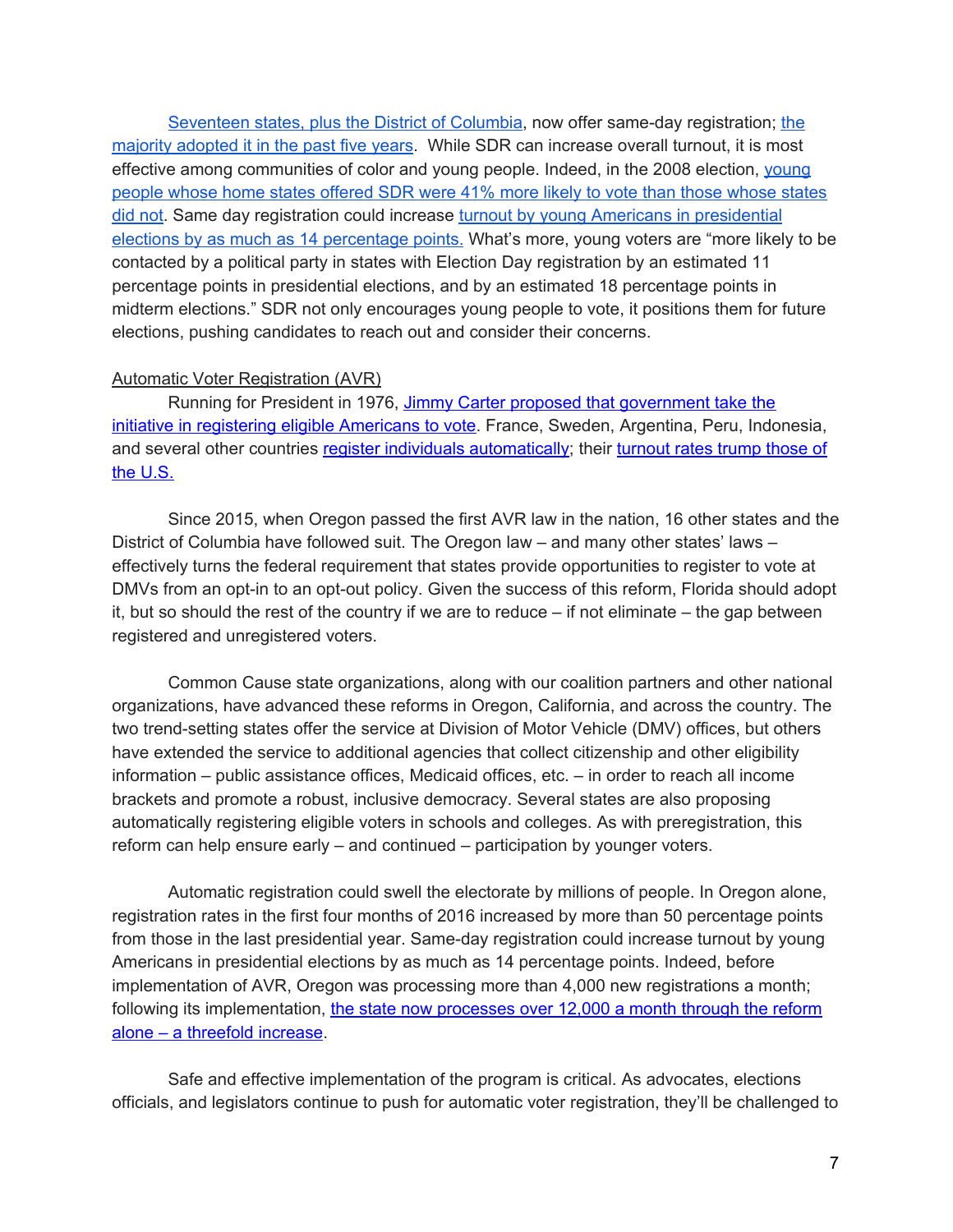ensure that statutes or regulations include appropriate protections for those unwittingly registered – a likely rare but possible occurrence. They'll also need to conduct outreach and educational campaigns to inform and encourage eligible voters about the new options. Registration is the first step; consistent participation is the second. Government and advocacy groups alike must take these next steps to engage and encourage citizens. Reforms serve no one unless people are aware of and use them.

# Risk Limiting Audits

Members of the intelligence community have publicized that the U.S. election infrastructure continues to experience attacks. As former NATO commander four-star General John Allen told the National Association of Counties in the summer of 2016, "Our democracy is under attack and you are the people who will defend it."

Compared to the federal government, counties do not have the same resources to defend themselves against cyber attacks. Fortunately, according to nearly all cyber security experts, the best way to defend our voting machines, votes, and vote counts from corruption by a nation-state actor is to build in low-tech checks and balances. We must ensure that every vote is recorded on paper, verified by the voter, and then that paper is used to double check that the election result is correct.

By 2020, every vote cast in Florida will be stored on some kind of paper record -- either a paper ballot or a summary card. This will ensure that if votes are deleted or changed in an attack, there is still a permanent record that voters have verified. However, those paper records and ballots MUST be used to check that election results are correct. The way to do that is through a "risk limiting audit." Currently two states (Rhode Island and Colorado) require risk limiting audits, but many other states are now piloting these audits in preparation for statewide risk limiting audits in the future. Florida is beginning to follow this trend.

Florida's current law spot checks machine function, but it doesn't tell voters what they really want to know -- "Did the winner really win?" Risk limiting audits are a "smart" election audit that check the election results.

Florida needs to take a first step in allowing county Supervisors of Elections to conduct risk limiting audits. Unless and until all of our election results are double checked with a risk limiting audit - our vote counts are at risk. Common Cause will continue to advocate for this critical reform so that our counties have the tools they need to preserve the will of the voters in the face of the inevitable, continued attacks on our election infrastructure.

## **State and Federal Highlights: H.R. 1, For the People Act**

Despite significant barriers to advancing reform at the federal level in recent years, Common Cause and many other reform groups have continued to pass significant pro-democracy reforms at the state and local levels that help empower the voices of all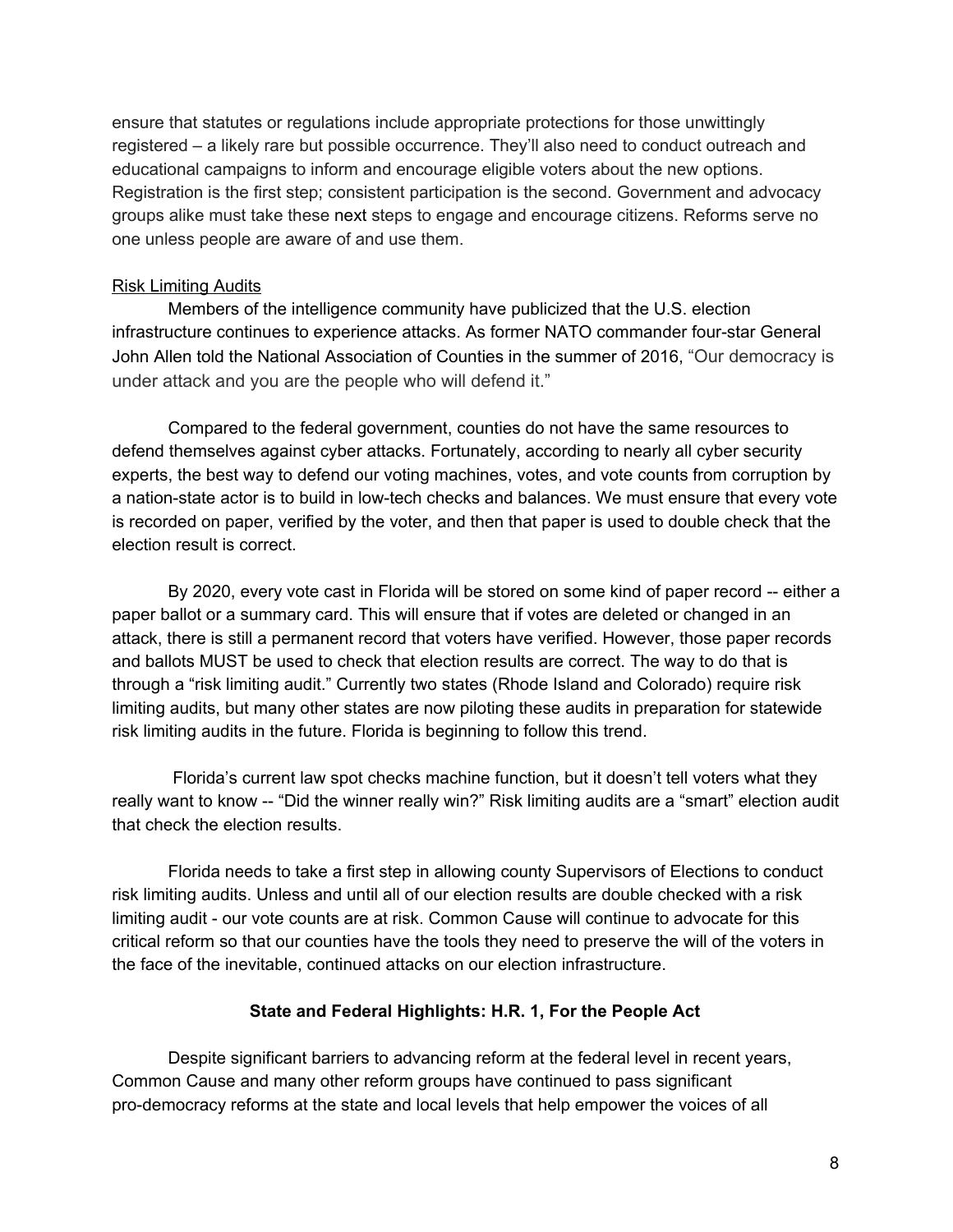Americans. Just last year, as we outlined in our [Democracy](https://www.commoncause.org/wp-content/uploads/2018/10/DemocracyonBallotWEB5.pdf) on the Ballot report, voters in more than 20 red, blue, and purple states and localities passed pro-voter democracy reforms, with strong support from Republican, Independent, and Democratic voters. This includes voting rights restoration for formerly-incarcerated individuals here in Florida, an anti-gerrymandering measure in Utah, independent redistricting commissions in Colorado and Michigan, and automatic voter registration in Michigan and Nevada. Additionally, we led the successful campaign in Maryland to pass same-day voter registration, and in Ohio, we spearheaded the successful effort to create a bipartisan redistricting commission that passed with support from 75% of voters.

It isn't just through direct democracy ballot initiatives that voting reforms become law. Over the past few years, dozens of democracy reform measures have passed with bipartisan support in state legislatures, as well as at the city and county levels. In New York earlier this year, we led a coalition that passed a package of reforms including early voting, no-excuse absentee voting, voter registration portability, and pre-registration for 16- and 17-year-olds. Despite congressional Republicans blocking progress in Congress, reforms will continue to pass at the state and local level.

However, we have made some progress in the new Congress. Many of the most significant voting reforms that would greatly benefit Florida are included in H.R. 1, the For the People Act, which passed the House in March. Common Cause spent significant time working on this historic legislation and strongly endorsed this bill. I'd like to highlight several of its key provisions:

- Automatic Voter Registration: Decades ago, many states passed restrictive and discriminatory registration laws to try to disenfranchise voters. In the last few years, 15 states, from Alaska to West Virginia, have created automatic voter registration programs and enabled millions of eligible voters to register to ensure their voices can be heard at the ballot box. Automatic voter registration makes common sense updates so more eligible Americans can register to vote and be able to have their voices heard, while at the same time safeguarding our election system with mandatory audits and better technology, as well as saving taxpayers money.
- Same-Day Voter Registration: 17 states now offer same-day (sometimes called Election Day) registration. This common-sense reform improves the voting process by allowing registration to take place at the same time voters are casting their ballots. This can be helpful when voters have been erroneously purged from the rolls or faced early registration deadlines. In states where same-day voter registration has been implemented, it has helped increase voter turnout by an [average](http://www.socsci.uci.edu/~bgrofman/18%20Brians-Grofman-Election%20day%20registration%27s%20effect.pdf) of 5%.
- Election Security: After the United States was attacked in the 2016 elections when Russia attempted to manipulate our elections, Congress provided \$380 million in election security funding to update voting machines and help secure our elections,